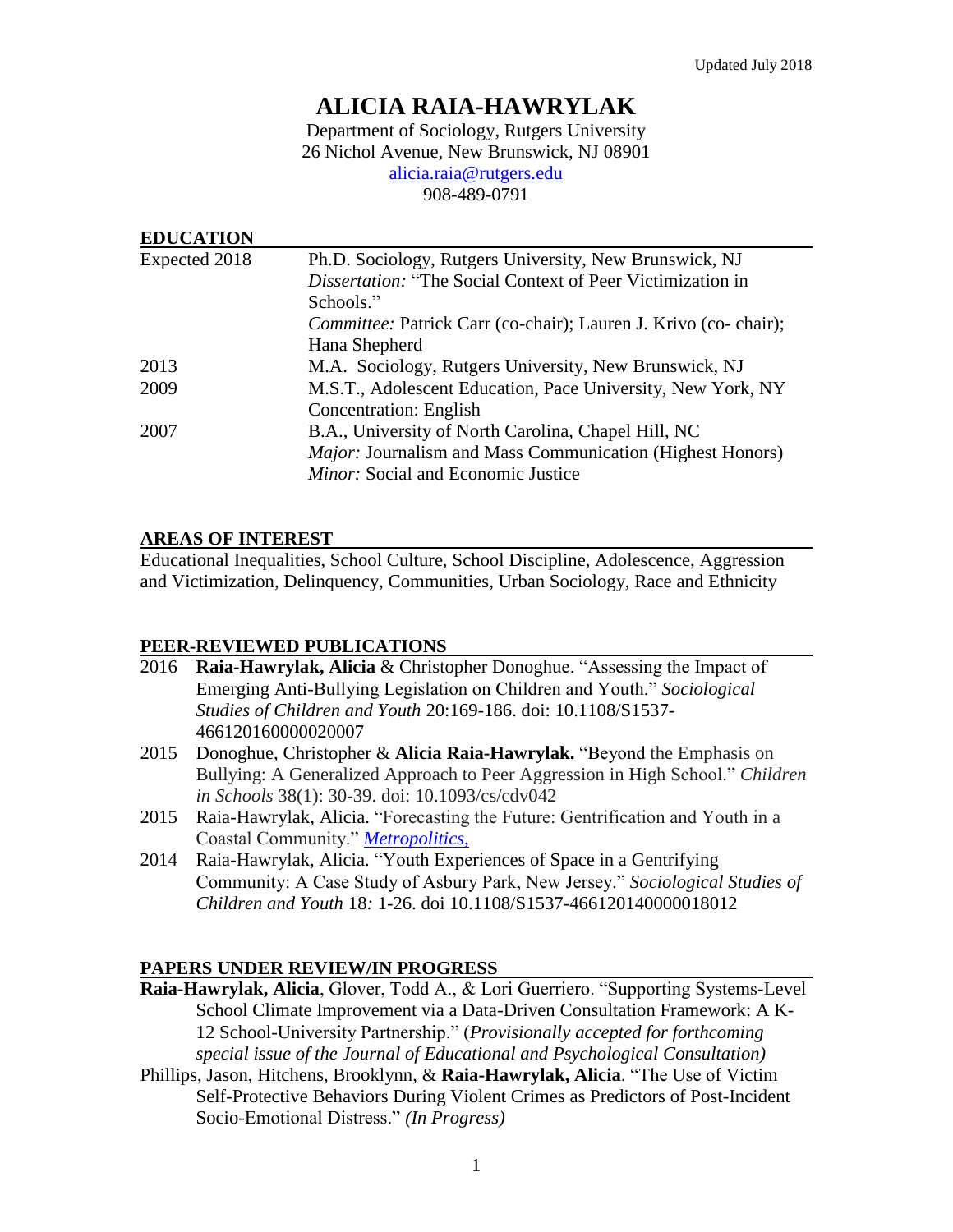#### **OTHER PUBLICATIONS**

- 2014 Raia, Alicia. "Juvenile Detention," *Encyclopedia of Criminology and Criminal Justice.* Wiley.
- 2014 Raia, Alicia & Paul Hirschfield. "Rehabilitation for Juveniles," *Encyclopedia of Criminology and Criminal Justice.* Wiley.
- 2012 Raia, Alicia. "Mind Which Gap? *Contexts.*11(4). SAGE: Thousand Oaks, CA.

#### **RESEARCH AND PROFESSIONAL EXPERIENCE**

2018- Present *Project Co-Manager, Supervisor of Research & Evaluation*

2016- 2018 *School Climate Consultant, School Climate Transformation Project Center for Applied Psychology, Rutgers University, Piscataway, NJ*

> Designing and delivering training materials to support school leadership teams in implementing a data-driven school improvement process, and consulting directly with schools, through partnership with the Offices of Special Education Programs and Student Support Services of the New Jersey Department of Education. Promoted to Supervisor of Research and Evaluation to lead a program evaluation process involving a) the conceptualization and refinement of evaluation methods and protocols; b) strategic planning for the collection, aggregation, and storage of data from participant surveys, school climate measures, interviews, and other products; and c) statistical analyses of data to examine relationships among implementation factors and outcomes. The project will explore effective consultation practices for improving school climate and inform guidance for schools across New Jersey.

2015- 2016 *Graduate Assistant, Inclusive Schools Climate Initiative Center for Applied Psychology, Rutgers University, New Brunswick, NJ*

> Supported design and delivery of tools and resources to improve school climate and attitudes towards students with disabilities.

2014- 2015 *Research and Metrics Department Fellow and Independent Consultant, Turnaround for Children, New York, NY*

> Led a multi-level evaluation analysis of classroom attributes using data on program delivery, classroom observations, teacher practices and mindsets, and student survey data.

2009-2013 *Language Arts Teacher, Hope Academy Charter School*, *Asbury Park, NJ*

Taught  $6<sup>th</sup>$ ,  $7<sup>th</sup>$ , and  $8<sup>th</sup>$  grade (summer school only after 2010).

2007-2009 *Teach For America Corps Member, Marta Valle Secondary School New York, NY*

Taught  $7<sup>th</sup>$ ,  $8<sup>th</sup>$  and  $9<sup>th</sup>$  grade, self-contained Special Education.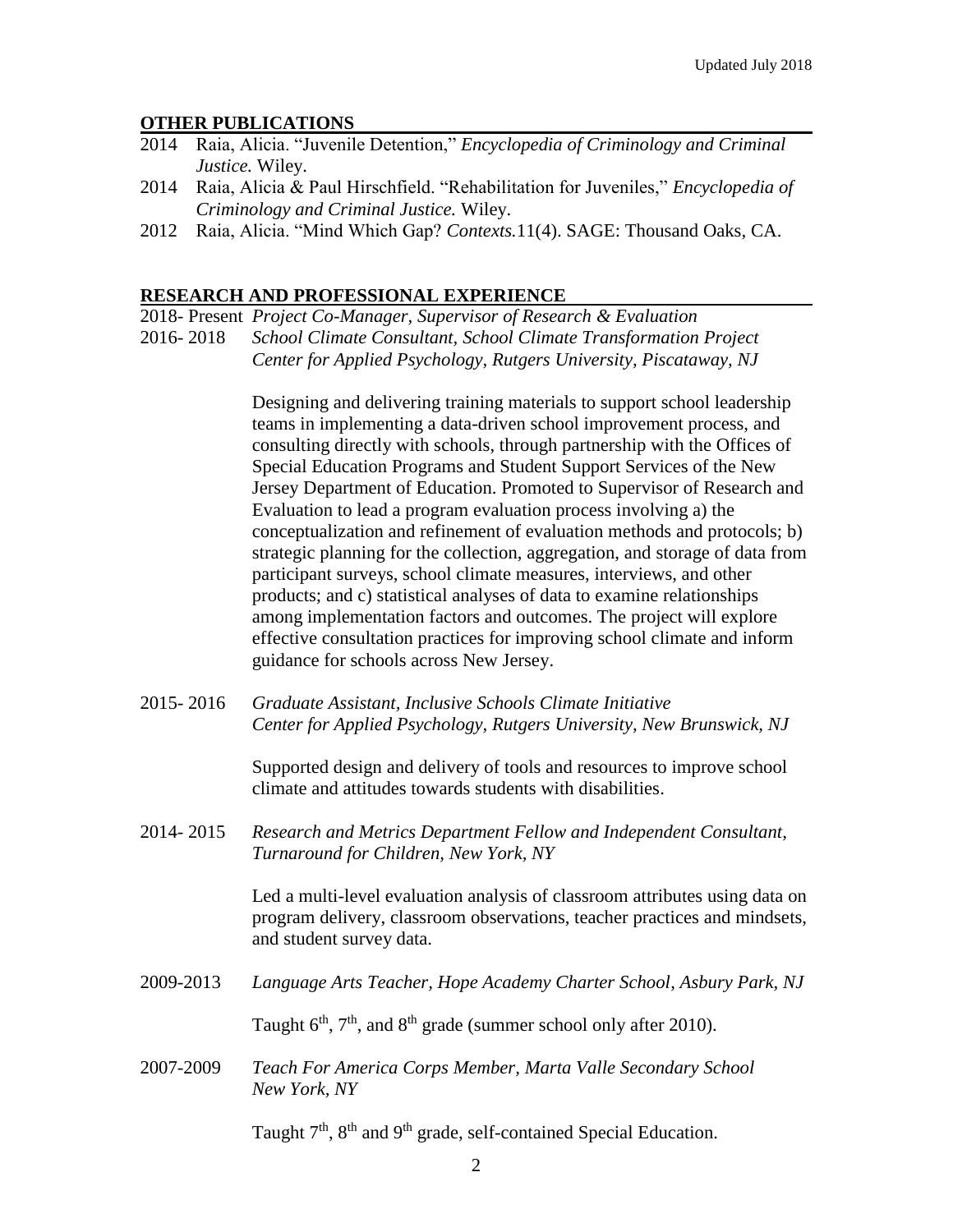## **UNIVERSITY TEACHING (Rutgers University)**

*Independent Design & Instruction:*

Introduction to Sociology (Summer 2011, Fall 2013; Summer 2014 Hybrid) Criminology (Summer 2012, Spring 2013, Summer 2013, Spring 2014) Race Relations (Fall 2014; Summer 2015 Online) Sociology of Education with Service-Learning Component (Spring 2015)

### *Co-Taught:*

Transition to Adulthood (Fall 2012)

### *Other Courses:*

Expository Writing (Fall 2015; Spring 2016) Presentations and Public Speaking Instructor, Ronald E. McNair Postbaccalaureate Achievement Program (Summer 2013)

#### *Prepared to Teach:*

Research Methods Urban Sociology Juvenile Delinquency Sociology of Organizations Sociological Theory

## **GRANTS, FELLOWSHIPS, AND HONORS**

| 2018      | Finalist, Three Minute Thesis Competition, Rutgers University           |
|-----------|-------------------------------------------------------------------------|
| 2015-2016 | Aresty Undergraduate Research Program Project Advisor                   |
| 2015      | Harry C. Bredemeier Award for Excellence in Undergraduate Teaching      |
|           | Department of Sociology, Rutgers University                             |
| 2015      | Teaching Assistant Professional Development Fund Award, Rutgers         |
|           | University School of Arts and Sciences (\$2,331)                        |
| 2015      | National Academy of Education/Spencer Dissertation Fellowship           |
|           | (Finalist)                                                              |
| 2014      | Rutgers University, Department of Sociology Competitive Small Research  |
|           | Grant (\$450) for School Climate Understanding and Building Aspirations |
|           | (SCUBA) Survey                                                          |
| 2014      | Education Pioneers Graduate Fellowship (\$7,000)                        |
| 2014      | American Sociological Association Student Travel Award (\$250)          |
| 2012-2014 | Fellow, Pre-Doctoral Leadership Development Institute                   |
|           | (\$1,000)                                                               |
| 2013      | <b>Rutgers University, Department of Sociology Competitive Small</b>    |
|           | Research Grant (\$500) for SCUBA Survey                                 |
| 2011-2012 | Fellow, Rutgers Center for Historical Analysis (\$2,000)                |
| 2011      | Special Study Award, Rutgers Graduate School (\$1,350)                  |
|           | Certifications: Spatio-Temporal Gang Analysis; Gang Problems in         |
|           | K-12 schools                                                            |
| 2010-2012 | <b>Rutgers University Excellence Fellow</b>                             |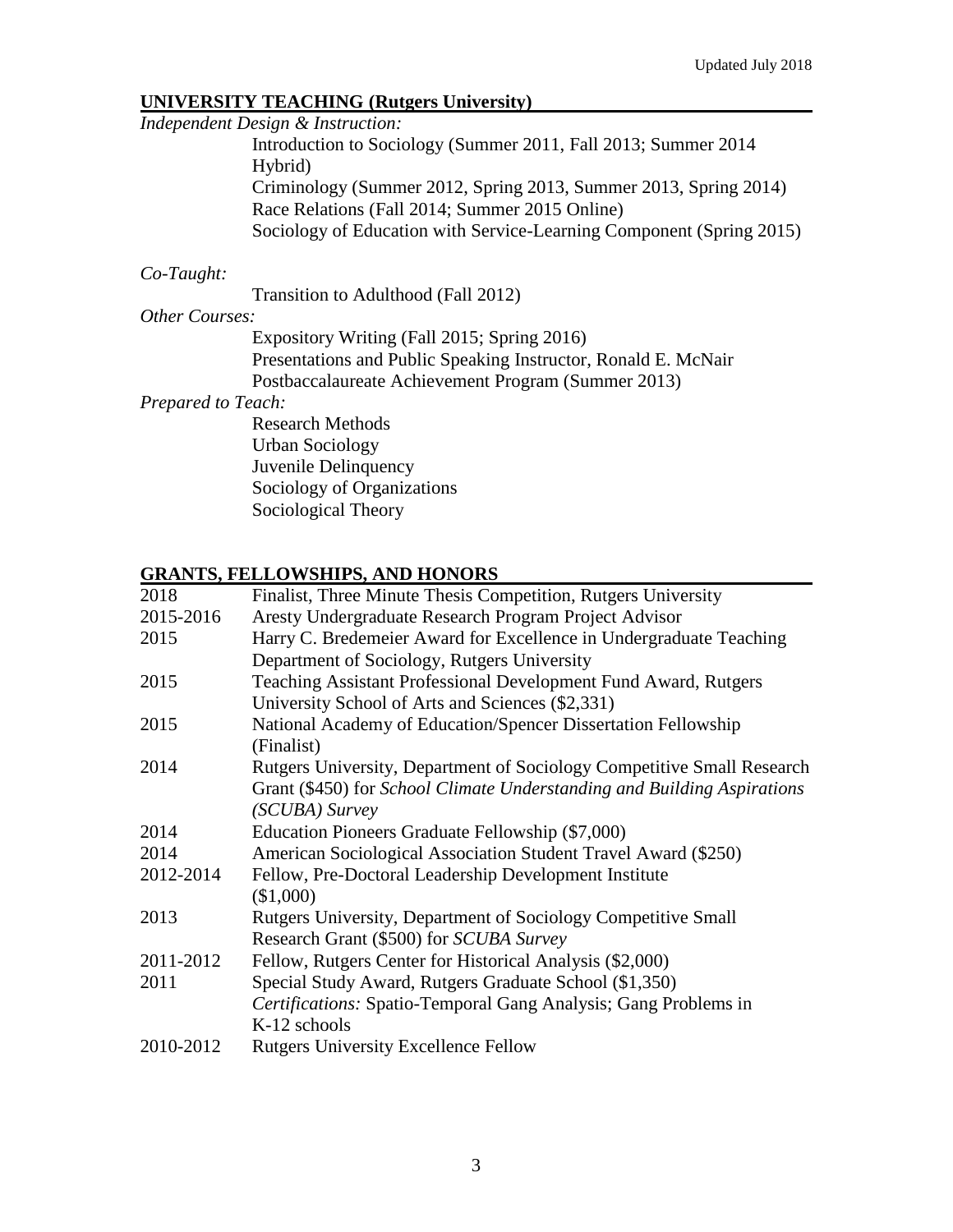# **PRESENTATIONS**

## *National and Regional Conferences*

- 2016 Raia-Hawrylak, Alicia. "Bullying is Really Serious Here: School Disciplinary Practices and the Social Context for Peer Victimization in Schools." Eastern Sociological Society. Boston, MA. (March 17, 2016).
- 2015 Raia-Hawrylak, Alicia. "Thinking About Tomorrow: Associations Between Academic Aspirations and Victimization." American Sociological Association. Chicago, IL. (August 22, 2015).
- 2014 Raia-Hawrylak, Alicia. "Sanction Avoidance Strategies: Examining Contexts and Targets of Youth Aggression." American Sociological Association. San Francisco, CA. (August 19, 2014).
- 2014 Raia-Hawrylak, Alicia & Christopher Donoghue. "The School Climate Understanding and Building Aspirations Survey: Exploratory Results and Implications for Studying Aggression." Eastern Sociological Society. Baltimore, MD. (February 21, 2014).
- 2013 Raia-Hawrylak, Alicia. "Examining the Impact of Violent Incidents Across Time and Space: Interviews with Youth in Asbury Park, NJ." American Society of Criminology. Atlanta, GA. (November 20, 2013).
- 2013 Raia-Hawrylak, Alicia. "Neighborhood Change and Youth Experience of Space: A Case Study of Asbury Park, NJ." American Sociological Association. New York, NY. (August 11, 2013).
- 2012 Raia-Hawrylak, Alicia. "The Effects of Gentrification on Crime and Youth Gang Membership: A Case Study of Asbury Park, NJ." American Society of Criminology. Chicago, IL. (November 16, 2012).
- 2012 Raia, Alicia. "Getting "Tough on Bullying": Institutional Response to the New Jersey Anti-Bullying Bill of Rights." Eastern Sociological Society Conference, New York, NY. (February 23, 2012).
- 2011 Raia, Alicia. Socioeconomic Status as a Determining Factor in Adolescents' Experiences of Bullying and Fighting in Schools. American Sociological Association. Las Vegas, NV. (August 22, 2011).
- 2011 Raia, Alicia. "Did you see what happened on Facebook last night? The Impact of Online Communication on the Educational Process." New Jersey Communication Association 15<sup>th</sup> Annual Conference: Communication and 21<sup>st</sup> Century Technologies. Paramus, NJ. (March 19, 2011).
- 2011 Raia, Alicia. "The Intersections of Race, Class, and Politics in Media's Construction of Educational Reality: A Case Study in Southern New Jersey." Eastern Sociological Society Conference, Philadelphia, PA. (February 26, 2011).

# *University Conferences*

2013 Raia-Hawrylak, Alicia. "Contextual Approaches to Understanding Bullying Behavior." Social Inequalities: Highlights from Cutting-Edge Research. Colloquium Series, Rutgers University Department of Sociology. New Brunswick, NJ. (March 13, 2013).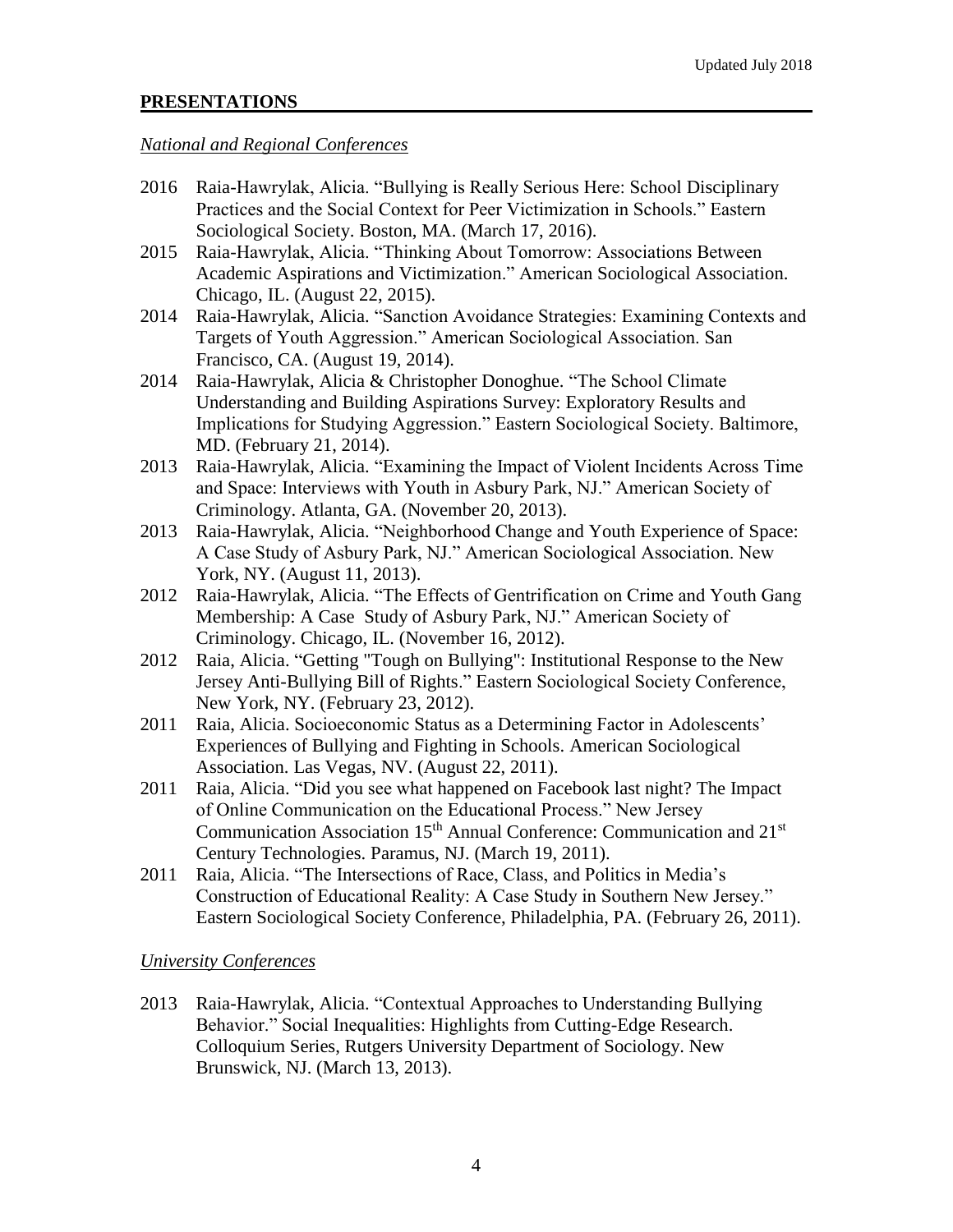- 2012 Raia-Hawrylak, Alicia. "Displacing the Invisible: Tourism Narratives and the Gentrification of Asbury Park, NJ." Rutgers Center for Historical Analysis Tuesday Morning Seminar Series: Narratives of Power. New Brunswick, NJ. (March 20, 2012).
- 2011 Raia, Alicia. "Stigmatizing and Stereotyping 'Other' People's Children: Media's Construction of Reality in Minority Schools and Communities" 4<sup>th</sup> Annual Graduate Forum on Race and Ethnicity, Center for Race and Ethnicity, Rutgers University. New Brunswick, NJ. (February 25, 2011).

## **PROFESSIONAL SERVICE**

#### *Professional Activities:*

| American Sociological Association, Section on Children and Youth<br><b>Council Student Representative (Elected)</b>                                                              |
|----------------------------------------------------------------------------------------------------------------------------------------------------------------------------------|
| Nominations and Membership Committees, American Sociological<br>Association Section on Children and Youth                                                                        |
| Ad hoc reviewer:<br>Symbolic Interaction, Sociological Forum                                                                                                                     |
| University/Departmental Activities:                                                                                                                                              |
| Invited Judge, Scholar 5 Minute Presentation Competition, Research<br>Intensive Summer Experience at Rutgers                                                                     |
| Graduate Union of Sociology Students, Colloquium Committee<br>Representative (Elected)                                                                                           |
| 2013-Present Multi-Generational Mentoring Program (Mentor)<br>Program to assist undergraduates in navigating their academic careers and<br>applying to graduate school.          |
| Rutgers University Strategic Planning Committee on "Educating involved<br>citizens and effective leaders for a dynamic world" (Appointed)                                        |
| University President's Emergency Task Force (Appointed)<br>Designed and conducted campus-wide survey following Hurricane Sandy<br>to inform best practices and influence policy. |
| Graduate Union of Sociology Students, Secretary (Elected)                                                                                                                        |
| Editorial Board Member, Rutgers Journal of Sociology                                                                                                                             |
| Graduate Union of Sociology Students, Faculty Representative (Elected)                                                                                                           |
|                                                                                                                                                                                  |